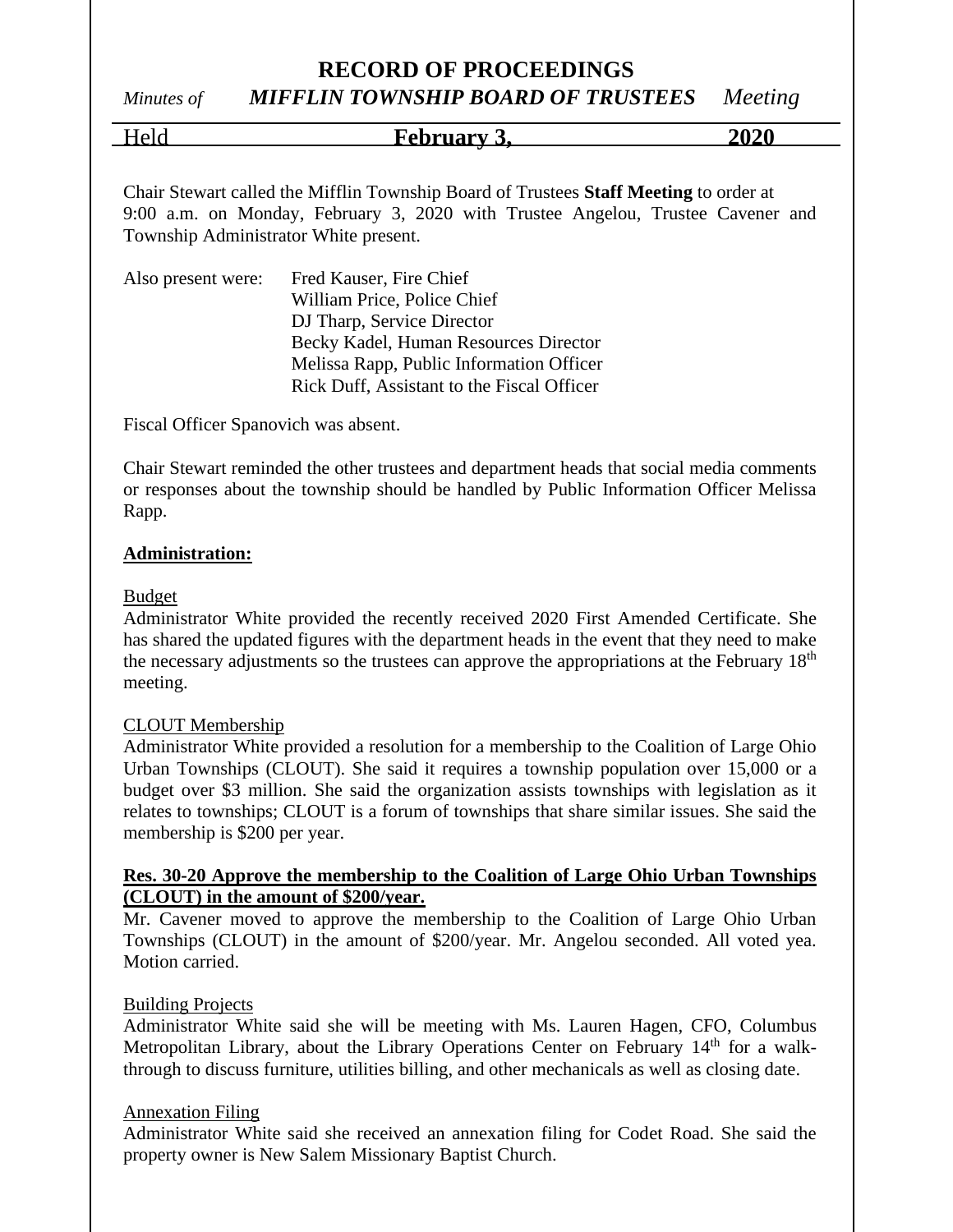# **RECORD OF PROCEEDINGS** *Minutes of MIFFLIN TOWNSHIP BOARD OF TRUSTEES Meeting*

Held **February 3,** 2020

### IT Director

Administrator White said the HR Director and Fire Chief have created a job description and salary range for the IT Director position. Administrator White said it is important that the selected candidate have a public safety background. She said the salary range is \$90,000 to \$120,000. It was requested that HR Director Kadel contact the City of Gahanna to determine the salary of their IT Director.

# **Police:**

# Levy

Chief Price said he is promoting the levy. He said postcards and flyers are being created to be mailed out to the registered and absentee voters. He said a few yard signs will also be created.

Ms. Rapp said Reverend Holloway has offered support in the promotion of the levy. Chief Price said he will attend the Linden-area community meeting on February 18<sup>th</sup>.

### Insurance for Part-time Officers

Chief Price said he will have more information at the next meeting. He said his budget could support medical, dental and vision insurance for part-time officers. Chair Stewart requested Ms. Kadel research the legality of offering the benefits to only police part-timers and not other township part-time staff.

# Hiring

Chief Price said he does not have any promising candidates for police officers, but he will continue looking.

Chief Price said there was a drug-related shooting at the Circle K.

# **Human Resources:**

Total Compensation Statement Ms. Kadel said she is finalizing the Total Compensation Statement.

#### Parental Leave Policy

Ms. Kadel said the Parental Leave policy will be on the agenda for the next trustees meeting.

# Open Enrollment

Ms. Kadel said the open enrollment sessions have been completed. She said the turn-out was not as good as the last two years. Chair Stewart questioned the need to have Open Enrollment sessions when nothing has changed with the insurance. Ms. Kadel said the time may be better served to engage the employees at the sessions with small incentives to promote the understanding of their medical benefits. Administrator White suggested that the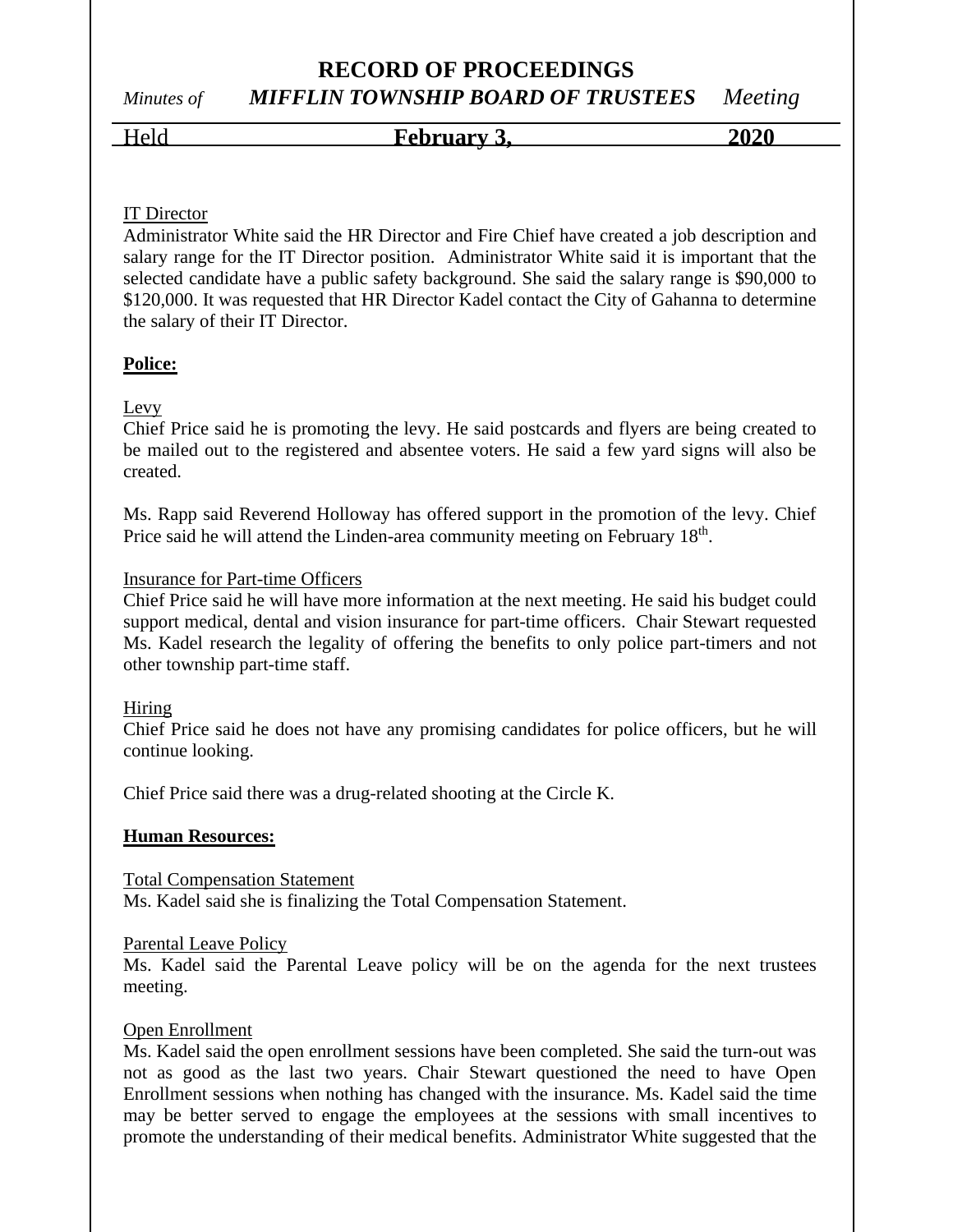# *Minutes of MIFFLIN TOWNSHIP BOARD OF TRUSTEES Meeting*

Held **February 3, 2020**

little-known benefits such as discounts with Global Fit and WW memberships be promoted more.

#### New or Amended Policies

Ms. Kadel said she is working on obtaining outstanding policy acknowledgements from employees. She said she will complete an audit report.

#### Supervisory Training

Ms. Kadel said she plans to begin the supervisory training within the next month. She said she will draft an agenda and brainstorm for content.

# **PIO:**

#### Website Redesign/Branding

Ms. Rapp said she has received three (3) revised quotes from the finalists. She said she will be contacting references to find nuances as they are all excellent finalists. She said the quotes varied in price which will also be considered for selection. She said she expects the website to be finished within six months.

#### Social Media

Ms. Rapp said the Columbus Police Department tagged us in their posts recognizing our officers for their help following a jewelry store robbery.

#### Community Church Meeting

Ms. Rapp said there was no meeting in January, but the church is planning for a meeting on February 18<sup>th</sup>. Chief Price will attend to discuss the police/fire levy.

#### Media Opportunities

Ms. Rapp said she has created a press release about the township's bond rating. She said she will provide it to the trustees for review and feedback.

#### Communications Intern

Ms. Rapp said she has received another resume´ for a possible communications intern from MORPC who may be more well-suited. Ms. Rapp said she will modify her budget, if necessary, to include a part-time temporary intern.

#### **Service:**

Mr. Tharp said he, Administrator White and Mr. Boggs have been attending meetings at Franklin County Economic Development and Planning regarding Leonard Park development.

Mr. Tharp said he is awaiting a response to the small government grant application for the Drake Road repairs which will occur in April. He said he spoke with Mr. Mark Mullinax, Chief Resurfacing Technician of Franklin County, about the condition of Drake Road and it was determined that the only remedy would be a full deck repair requiring a new base.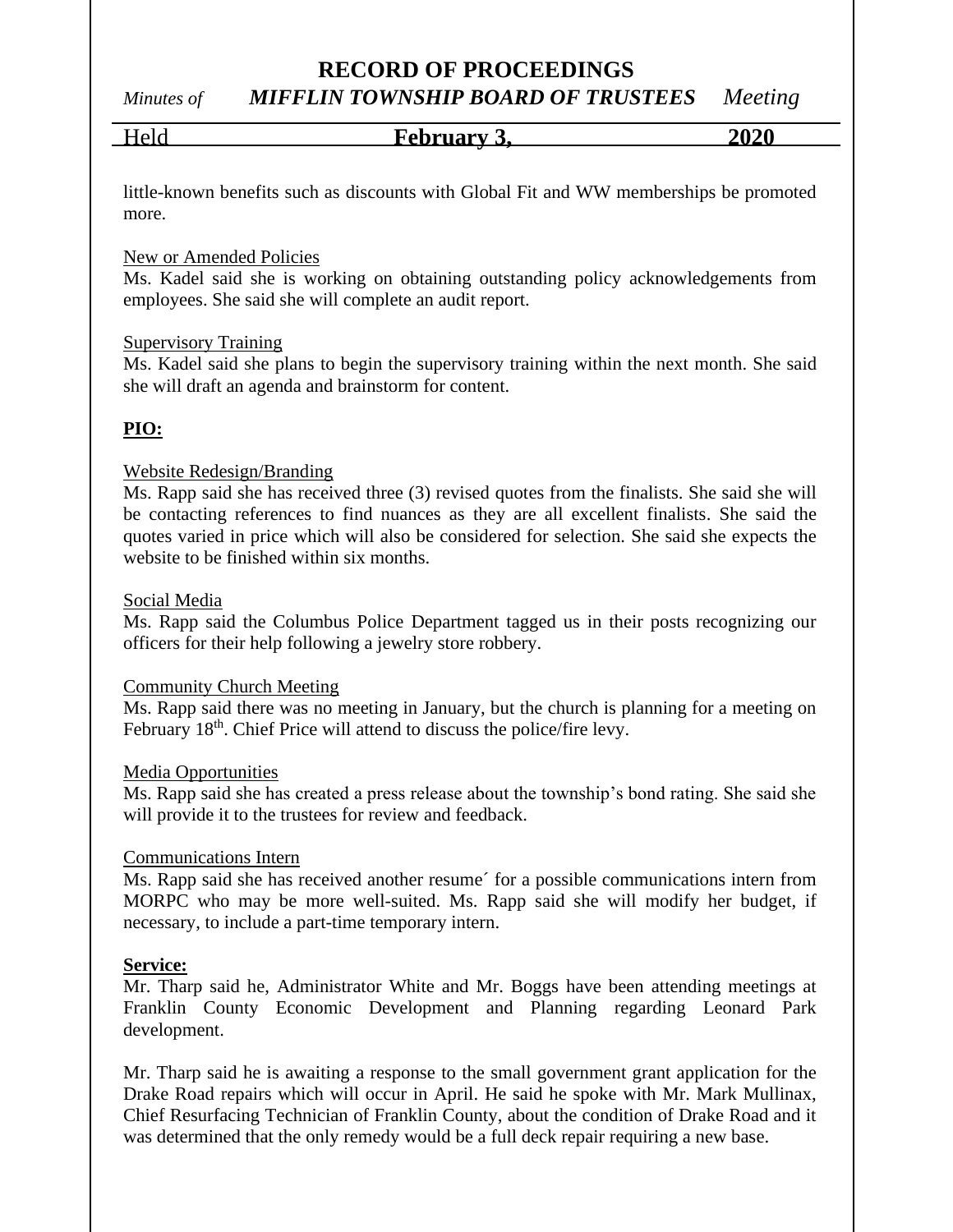# *Minutes of MIFFLIN TOWNSHIP BOARD OF TRUSTEES Meeting*

Held **February 3, 2020**

### 2020 Service Budget

Mr. Tharp provided the trustees with a revised budget.

# **Fire:**

# Fire Levy

Chief Kauser said the fire levy is the first capital levy in the department's history; all fire stations and assets have been purchased via operating funds. He said the last operating levy was approved in 2011 and was projected to provide funding for eight years. Chief Kauser said the purpose of the levy is for the maintenance and upkeep of the current fire stations, department buildings and fire apparatus. He said the .6 mill capital levy would extend the current operating levy for at least two years. He said the cost to residents is approximately \$21 per year per \$100,000 valuation, generating \$600,000 annually.

#### Community Education Center "Annex" Building

Chief Kauser said he will be providing a re-bid at the next trustees meeting.

#### Station 132/Police Station

Chief Kauser said Columbus City Parks Department has agreed to negotiate a land swap. He said the township would be required to replace playground equipment and provide some tree removal, which could be done in-house. Chief Kauser showed renderings including floor plans of the combined fire station/police station. He said the plan is to keep it low-profile and basic. Chief Kauser said a meeting will occur with the Northeast Area Commission to obtain their approval. Chief Kauser said he is working with counsel on jurisdictional issues that will need to be resolved with Columbus Police. He said the new building will be in Columbus, Mifflin Township.

#### Library Operations Center

Chief Kauser showed floor plans of the Library Operations Center. There was discussion about public access and security. Chief Kauser said the next step is to meet with the architect and designer to ensure offices and layout are appropriate for each department. He said the next 60 days will be spent finalizing details. Chief Kauser expects staff, excluding dispatchers, to move into the building this fall. Dispatching will follow in the Spring of 2021.

Chief Kauser described a fire that occurred on January 30<sup>th</sup> at 748 Taylor Road.

#### Fire/EMS/Dispatching 2020 Budgets

Chief Kauser said he will have updated budgets for the trustees' review at the next trustees meeting.

# **MECC:**

Administrator White said a MECC RCOG meeting is scheduled for March 19th. Administrator White said she will be meeting tomorrow with three fire chiefs on the VIP accounting program to get them onboard.